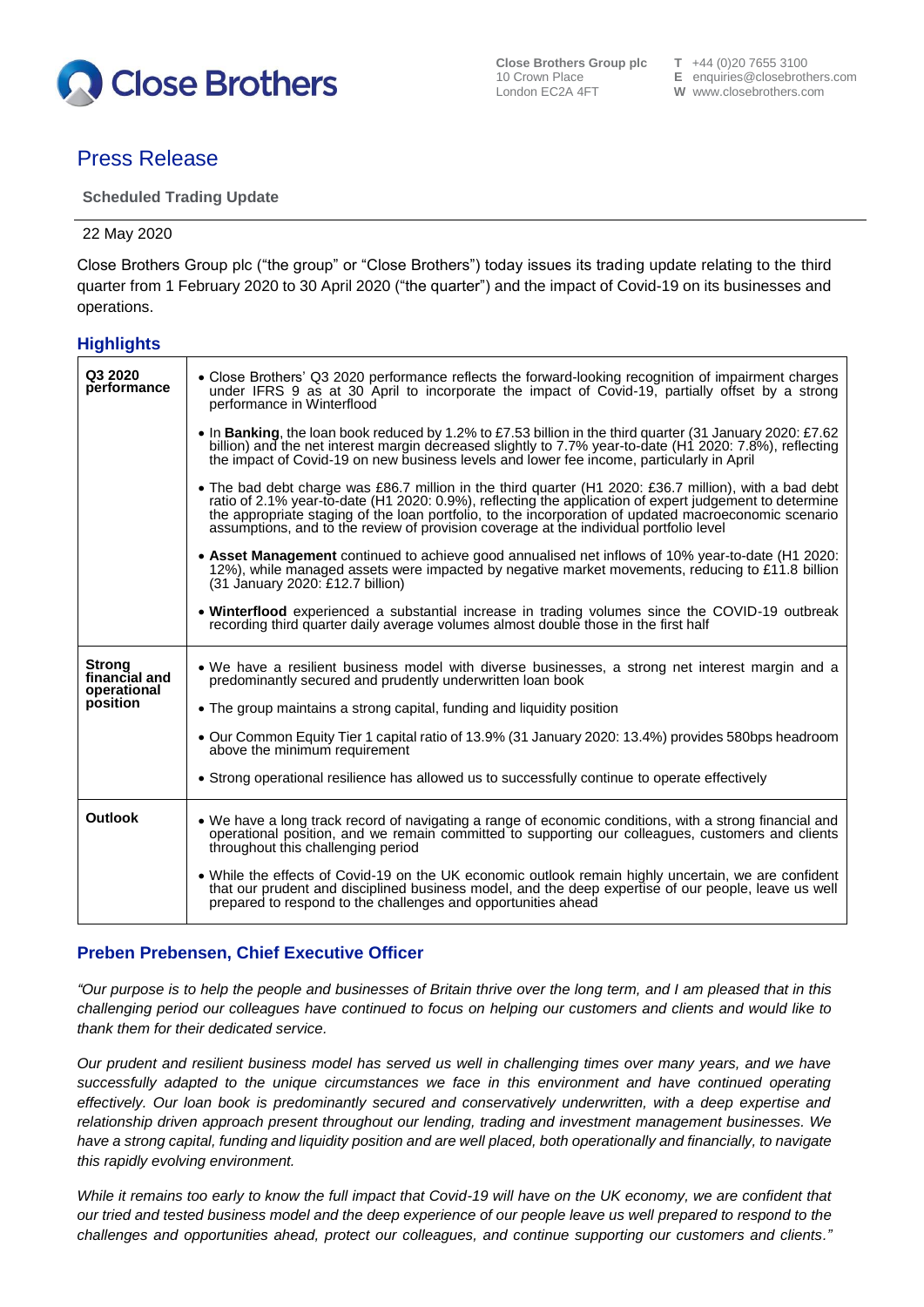# **COVID-19**

While Covid-19 has had a significant impact upon consumers, businesses and the economy, our strong operational resilience has allowed the group to continue to operate effectively during this time.

The safety and wellbeing of our colleagues is of the utmost importance to us, and we have supported them through flexible working arrangements, seeking regular feedback and making adjustments so that they can conduct their roles safely. The vast majority of our staff have successfully been set up to work from home, and our robust systems and technology have enabled them to continue to perform their roles with minimal disruption and to serve our customers and clients effectively.

We have a long history of supporting individuals and SMEs across the UK, and have introduced a range of forbearance and other measures to support customers and clients who find themselves in difficulty. Our Commercial and Property businesses account for the vast majority of the value of our forborne loans, and we remain in close contact with customers who have been granted forbearance to discuss their position and tailor the most appropriate financing solution for them. To maximise our assistance for small businesses we are participating in the support schemes introduced by the UK government and are accredited to lend under the Coronavirus Business Interruption Loan Scheme<sup>1</sup>.

# **Strong capital, funding and liquidity**

Close Brothers has entered this period of economic uncertainty with a strong capital and liquidity position and is prudently funded.

The group's Common Equity Tier 1 capital ratio increased by 50 bps to 13.9% in the third quarter (31 January 2020: 13.4%) and is 580bps above the current minimum regulatory requirement of 8.1%. The impact of higher impairment charges was largely offset by the capital add-back under transitional IFRS 9 arrangements with a reduction in risk weighted assets, due to lower volume of new loans, further contributing to an increase in the group's CET1 capital ratio. The leverage ratio remained very strong at 11.0% (31 January 2020: 11.3%).

Our conservative approach to funding is based on the principle of "borrow long, lend short", with a spread of maturities over the medium and longer term, comfortably ahead of a shorter average loan book maturity. It is also prudent and diverse, drawing on a wide range of wholesale and deposit markets. As at 30 April 2020, the group's total funding was £10.0 billion (31 January 2020: £9.8 billion), with £5.7 billion (31 January 2020: £5.6 billion) of customer deposits.

We have further increased our liquid assets in the period. As at 30 April 2020, the group had £1.5 billion of treasury assets (31 January 2020: £1.3 billion), of which over £1.2 billion (31 January 2020: £0.9 billion) was held with central banks. Our strong liquidity position remained comfortably ahead of both our internal risk appetite and regulatory requirements, with an average liquidity coverage ratio in the first nine months of 754%.

# **Dividend**

As previously announced on 2 April 2020, the Board decided to cancel the payment of the 2020 interim dividend, recognising the significant challenges currently faced by businesses and individuals, and consistent with our purpose of helping the people and businesses of Britain. The Board will consider the payment of a full year dividend in respect of the financial year to 31 July 2020 in September, taking into account the group's performance and prevailing conditions at the time.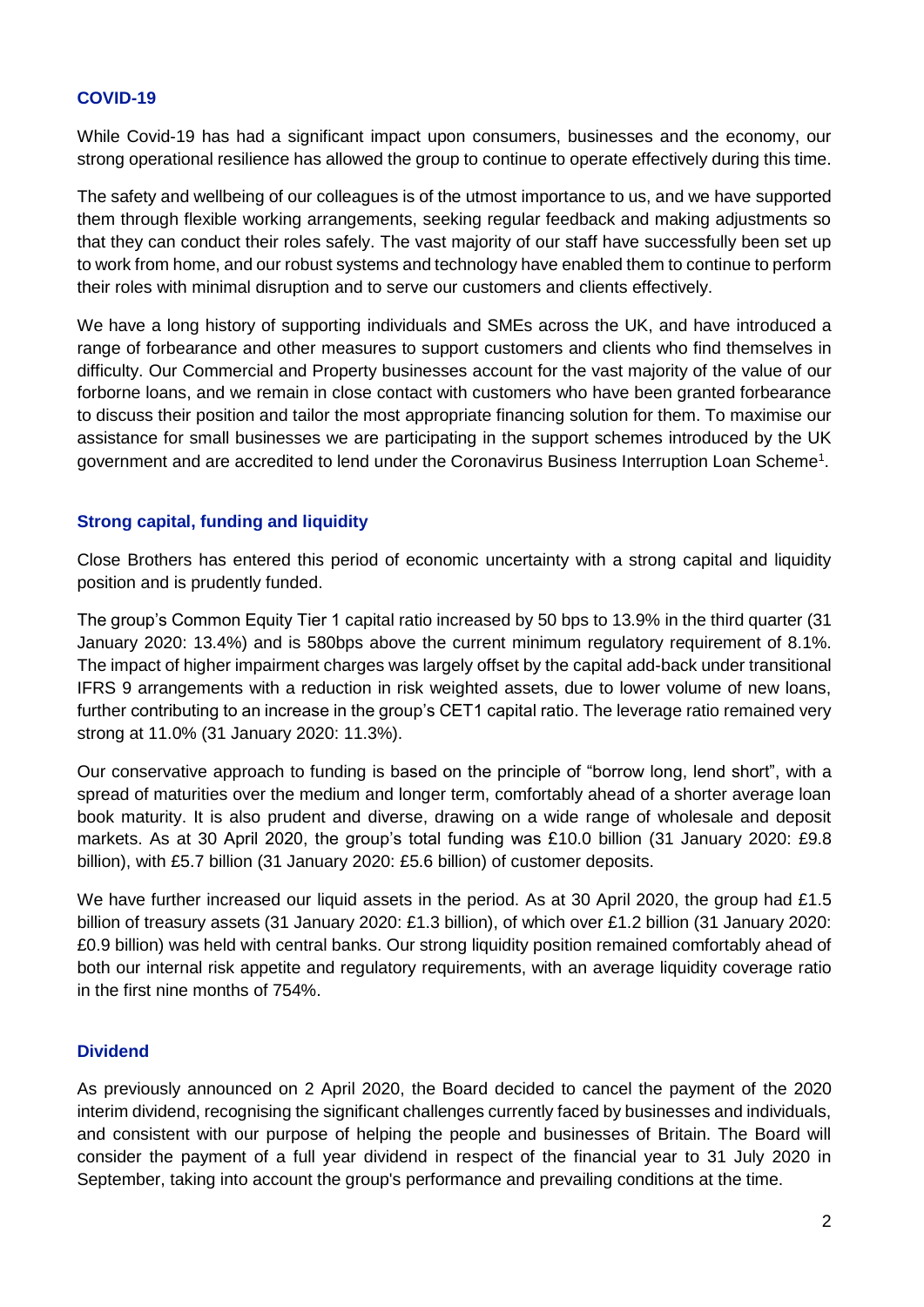At the time of the decision to cancel the 2020 interim dividend payment the group also decided to make a £1 million donation to NHS Charities Together, in support of the vital role NHS frontline and support staff have in combating Covid-19, and to match fund donations from employees to this charity. Additionally, the Executive Directors, together with a number of Non-Executive members of the Board and members of the Group Executive Committee, have made the personal decision to donate an element of their salary or fee to NHS Charities Together.

# **Group and divisional performance**

The group's financial performance in the third quarter reflects the impact of the forward-looking recognition of impairment charges under IFRS 9 as at 30 April 2020 to incorporate the impact of Covid-19, partially offset by a strong performance in Winterflood.

In the **Banking** division, we have focused on supporting our customers and continuing to lend under our consistent and prudent credit terms. The loan book reduced slightly in the quarter, decreasing 1.2% to £7.53 billion (31 January 2020: £7.62 billion) reflecting the impact of the pandemic on new business levels, particularly in April.

The Commercial loan book experienced a slight decline overall, reflecting modest new business levels in Asset Finance and progressively lower utilisation levels in Invoice Finance. In Retail, the UK lockdown has resulted in the temporary closure of motor dealerships with a reduction in new business for Motor Finance while dealers adapt to trading remotely. Premium Finance continues to see solid demand for insurance finance, particularly for commercial lines. Property has experienced fewer drawdowns on lending facilities during the current reduction in construction activity, but the pipeline for new developments remains robust.

We continue to focus on disciplined pricing, but lower activity levels and fee income in April due to the impact of Covid-19 resulted in a slight reduction in the net interest margin to 7.7% year-to-date (H1 2020: 7.8%).

While we continued to invest in our key strategic programmes to protect, improve and extend our business model, given the current conditions we are carefully reviewing the timing and prioritisation of investment spend and continue to focus on cost discipline.

The bad debt charge mainly related to the forward-looking recognition of impairment charges under IFRS 9 as at 30 April 2020 to incorporate the impact of Covid-19, resulting in an increased charge of £86.7 million in the quarter (H1 2020: £36.7 million), with a bad debt ratio of 2.1% year-to-date (H1 2020: 0.9%).

This increase predominantly reflects the application of expert judgement to determine the appropriate allocation of loan balances between stages 1 and 2, to the incorporation of updated macroeconomic scenario assumptions<sup>2</sup>, and to the review of provision coverage at the individual portfolio level. Provisions for expected credit losses increased in all businesses, with the largest increase in Commercial.

The charge incurred in the period represents a forward-looking estimate of credit losses under IFRS 9, based on information available at 30 April 2020 and taking into account the expert judgement of our businesses. We will continue to refine our assumptions as revised economic forecasts become available and visibility on the performance of the loan book evolves.

While there is considerable uncertainty on how the current environment will impact credit losses across the market, we remain confident in the quality of our loan book, which is predominantly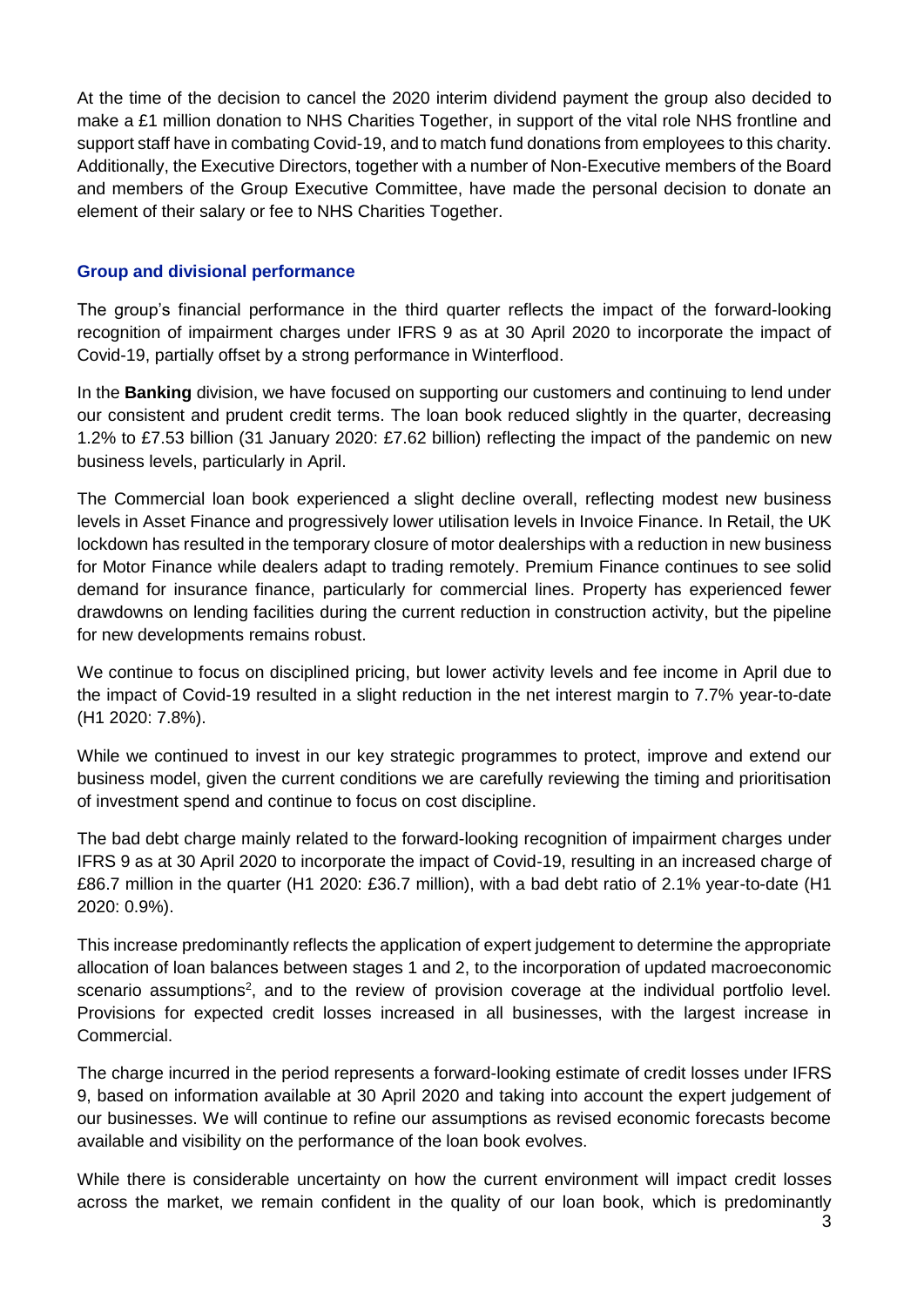secured, prudently underwritten and diverse<sup>3</sup>, and supported by the deep expertise of our people, many of whom have experience through previous downturns.

The **Asset Management** division delivered a resilient performance in the period and continued to achieve good new business levels with an annualised net inflow rate of 10% year-to-date (H1 2020: 12%). Managed assets were impacted by negative market movements, consistent with experience across the wealth management sector, reducing to £11.8 billion at 30 April 2020 (31 January 2020: £12.7 billion) and total client assets decreased to £13.0 billion (31 January 2020: £14.0 billion).

**Winterflood** has experienced a substantial increase in trading volumes since the Covid-19 outbreak, recording third quarter average daily volumes almost double those in the first half. The strong performance highlights the expertise and experience of our traders as they navigate extraordinary market movements. However, as a daily trading business, performance will continue to reflect the challenges and opportunities presented by the current market environment.

# **Outlook**

We have a long track record of navigating a range of economic conditions, with a strong financial and operational position, and we remain committed to supporting our colleagues, customers and clients throughout this challenging period.

While the effects of Covid-19 on the UK economic outlook remain highly uncertain, we are confident that our prudent and disciplined business model, and the deep expertise of our people, leave us well prepared to respond to the challenges and opportunities ahead.

#### **Footnotes**

**1 Close Brothers' participation in the UK Government support schemes:** Our Invoice Finance, Asset Finance and Brewery Rentals businesses are accredited to lend under the Coronavirus Business Interruption Loan Scheme ("CBILS"). We have applied for accreditation for Invoice Finance to lend under the Coronavirus Large Business Interruption Loan Scheme ("CLBILS") for larger companies and are reviewing the opportunity for each of our other businesses. Our CBILS accredited businesses are eligible to utilise the government's Bounce Back Loan scheme for small business loans, and we have applied and await approval for accreditation to lend within this scheme. We have not made use of the Coronavirus Job Retention Scheme as none of our employees have been furloughed.

**2 Macro scenario and weightings:** Expected credit losses reflect the application of macroeconomic scenarios and weightings, updated in April to include substantially more conservative economic scenarios from Moody's and an increase in weightings toward downside scenarios (as at 30 April 2020 40% weighted to baseline scenario and 60% to downside scenarios; previously 5% upside, 40% baseline and 55% downside scenarios). Moody's GDP forecast for Q2 2020 under the baseline scenario is -4.2% and ranges between -9.3% and -14.4% in the downside scenarios. The modelled impact of macroeconomic scenarios and their respective weightings is overlaid with expert judgment in relation to stage allocation and coverage ratios at the individual portfolio level, incorporating our experience and knowledge of our customers, the sectors in which they operate, and the assets which we finance. These weightings will be reviewed as updated macroeconomic forecasts become available.

**3 Sectoral concentration of the loan book as at 30 April 2020:** The group's largest single sector exposure is to Residential Property Development (c.20%) through its Property business. The Property business is focused on residential developments and our credit criteria are deliberately conservative to include no pre-planning and vacant land and a maximum Loan-to-Value of 60% for developments, with average loan size of £1.4 million. Transport (excluding the Motor Finance business), Manufacturing and Construction comprise c.10% each. Motor Finance (23%) and Premium Personal Lines (7%) comprise exposure to consumers. Sector exposure to Retail, Hospitality, Leisure, Air Transport, Oil and Gas, are minimal.

#### **Enquiries**

Sophie Gillingham Close Brothers Group plc 020 3857 6574 Camila Sugimura Close Brothers Group plc 020 3857 6577 Matt Bullivant **Close Brothers Group plc** 020 3857 6576 Andy Donald **Maitland** Maitland **Maitland** 67738 346 460